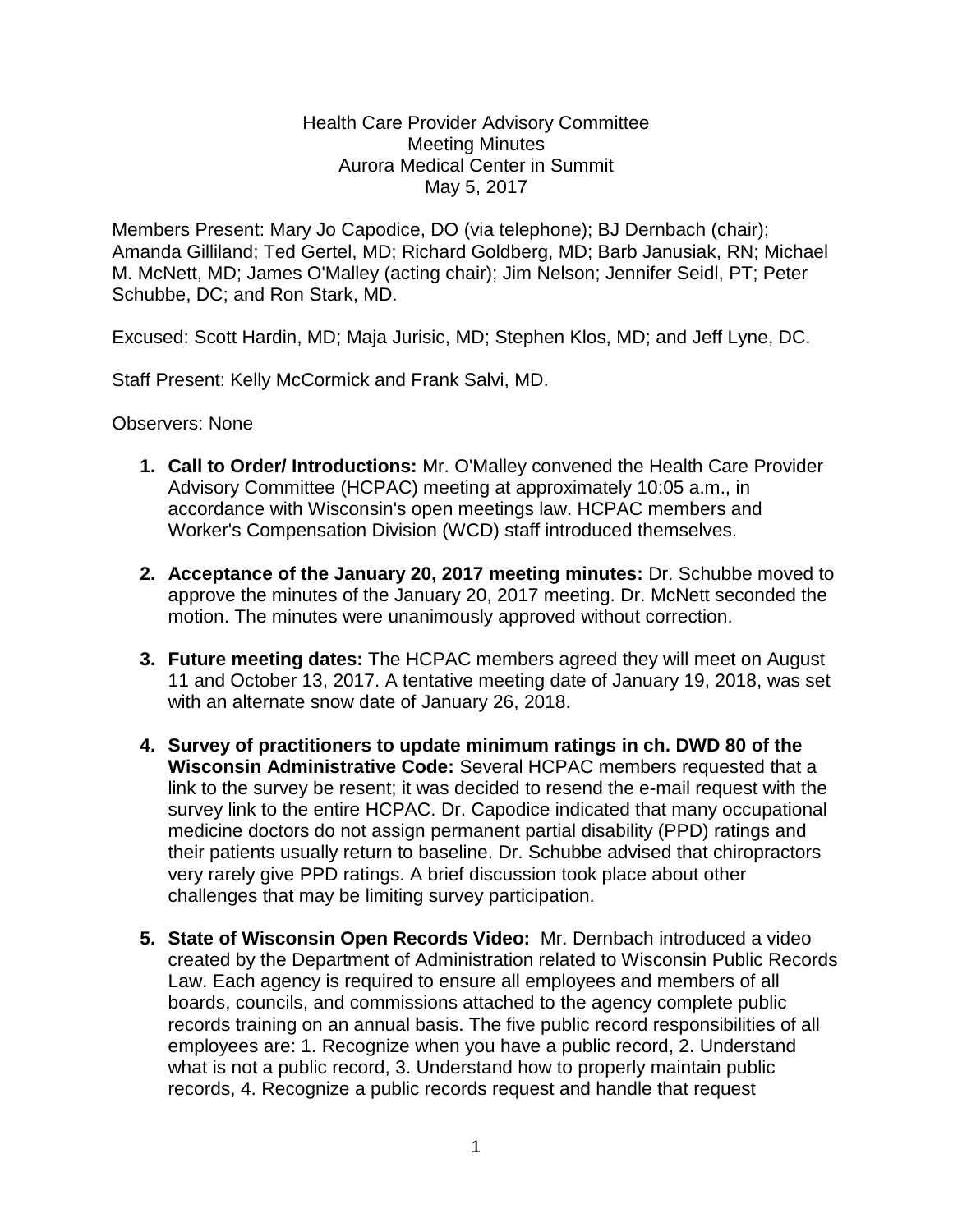appropriately, and 5. Know where to go for help. Questions or issues that may arise in the future by HCPAC members regarding records should be brought to Mr. Dernbach. Resources are also available on the Department of Justice's website.

- **6. Cooperation guidelines for attorneys and physicians:** A publication prepared by the State of Connecticut Workers' Compensation Commission designed to promote cooperation between attorneys, physicians and other health care practitioners was distributed. Dr. Stark stated the section regarding subpoenas and reasonable fees was helpful. He suggested it would be helpful to distribute the document or something similar to worker's compensation attorneys so that expectations are clear. Dr. Capodice indicated that information was still being gathered for training modules and also indicated there is a joint workgroup with the Wisconsin State Bar Association and the Wisconsin Medical Society. Dr. Gertel suggested that the WCD moderate a workgroup to avoid having the information skewed by one side or the other.
- **7. Review of ch. DWD 81 of the Wisconsin Administrative Code:** The HCPAC continued its review of the worker's compensation treatment guidelines in ch. DWD 81 of the Wisconsin Administrative Code. The following changes were proposed:
	- a. Section 81.07 (1) (b) 1. Amend the paragraph and remove references to ICD-9 codes as follows:

1. Regional neck pain includes referred pain to the shoulder and upper back. Regional neck pain includes the diagnoses of cervical strain, sprain, myofascial syndrome, musculoligamentous injury, soft tissue injury, and other diagnoses for pain believed to originate in the discs, ligaments, muscles, joints, nerves, or other soft tissues of the cervical spine and that affects the cervical region, with or without referral to the upper back or shoulder, including ICD-9-CM codes 720 to 720.9, 721 to 721.0, 721.5 to 721.90, 722.3 to 722.30, 722.4, 722.6, 722.9 to 722.91, 723 to 723.3, 723.5 to 723.9, 724.5, 724.8, 724.9, 732.0, 737 to 737.9, 738.4, 738.5, 739.1, 756.1 to 756.19, 847 to 847.0, 920, 922.3, 925, and 926.1 to 926.12.

b. Section 81.07 (1) (b) 2. Remove references to ICD-9 codes: 2. Radicular pain, with or without regional neck pain, with no or static neurologic deficit includes the diagnoses of brachialgia, cervical radiculopathy, radiculitis, or neuritis; displacement or herniation of intervertebral disc with radiculopathy, radiculitis, or neuritis; spinal stenosis with radiculopathy, radiculitis, or neuritis; and other diagnoses for pain in the arm distal to the shoulder believed to originate with irritation of a nerve root in the cervical spine, including ICD-9-CM codes 721.1, 721.91, 722 to 722.0, 722.2, 722.7 to 722.71, 723.4, and 724 to 724.00. In these cases, neurologic findings on history and examination are either absent or do not show progressive deterioration.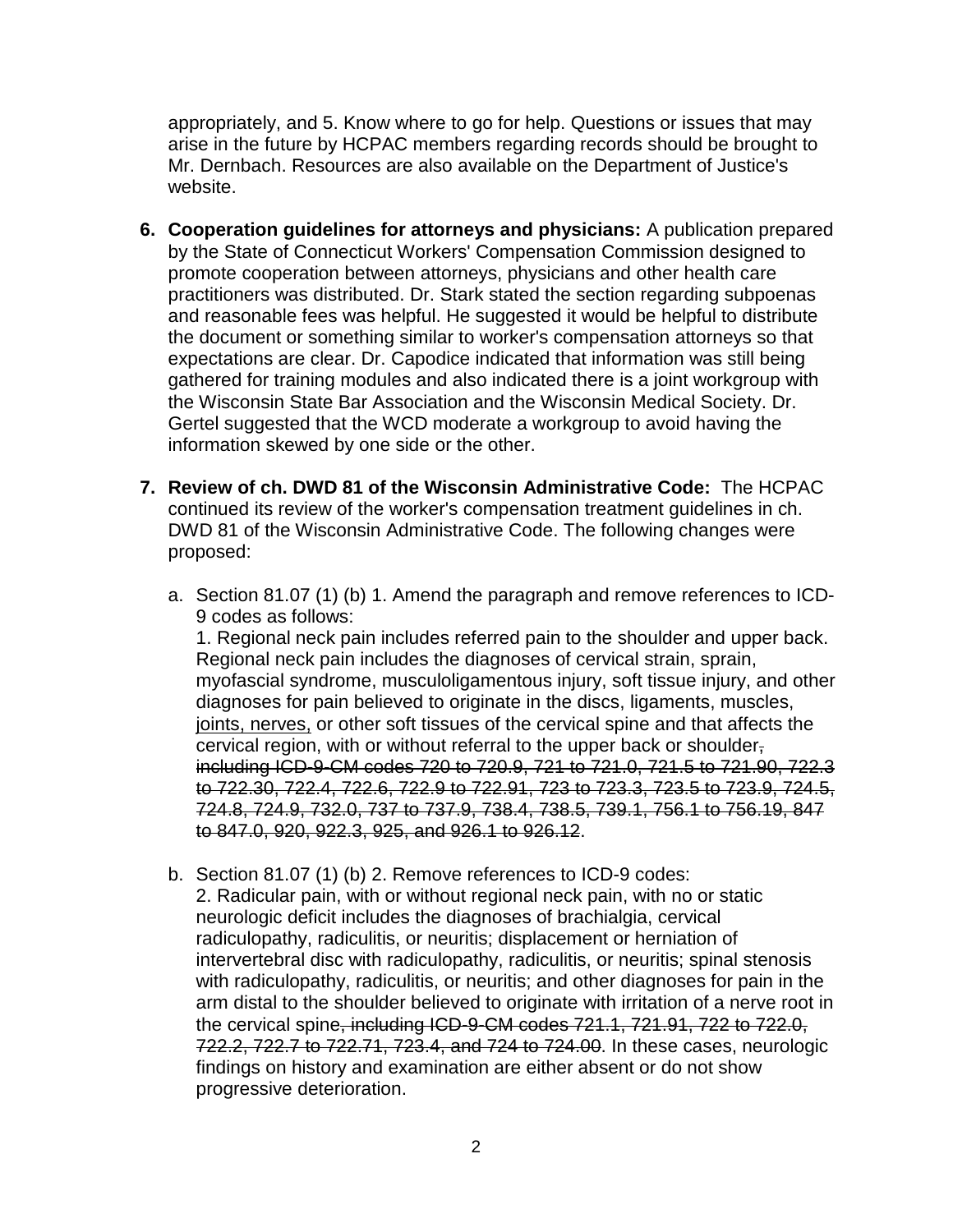- c. Section 81.07 (1) (b) 3. Amend the subdivision to read: 3. Radicular pain, with or without regional neck pain, with progressive neurologic deficit, includes the same diagnoses as subd. 2., except in these cases there is a history of progressive deterioration in the neurologic symptoms and physical findings, including worsening sensory loss, increasing muscle weakness, loss of muscle control, and progressive reflex changes.
- d. Section 81.07 (1) (b) 4. Amend the subdivision to read: 4. Cervical compressive myelopathy, with or without radicular pain, is a condition characterized by weakness and spasticity in one or both legs and associated with any of the following: exaggerated or pathologic reflexes, an extensor plantar response, bowel or bladder dysfunction, sensory ataxia, or bilateral sensory changes.
- e. Section 81.07 (1) (h) Replace entire paragraph as follows:
	- (h) During the period of initial nonsurgical management, computerized range of motion or strength testing may be performed but shall be done in conjunction with an office visit with a health care provider's evaluation or treatment, or physical or occupational therapy evaluation or treatment. A health care provider may order computerized range of motion or strength measuring test during a period of chronic management when used in conjunction with a computerized exercise program, work hardening program, or work conditioning program. A health care provider may not order computerized range of motion or strength measuring tests during the period of initial nonsurgical management, but may order these tests during the period of chronic management when used in conjunction with a computerized exercise program, work hardening program, or work conditioning program. During the period of initial nonsurgical management, computerized range of motion or strength testing may be performed but shall be done in conjunction with an office visit with a health care provider's evaluation or treatment, or physical or occupational therapy evaluation or treatment.(*Note: This is the same language as in s. 81.06.)*
- f. Section  $81.07(1)$  (i) 6. Change to read: 6. Does the patient have a chronic pain syndrome or psychogenic pain disorder with related psychological factors? (*Note: This is the same language as in 81.06.)*
- g. Section 81.07 (1) (i) 7. Change to read: 7. In cases in which surgery is an appropriate possible treatment, are psychological factors likely to interfere with the potential benefit of the surgery? (*Note: This is the same language as in s. 81.06.)*
- h. Section 81.07 (1) (j) Delete the word "differential":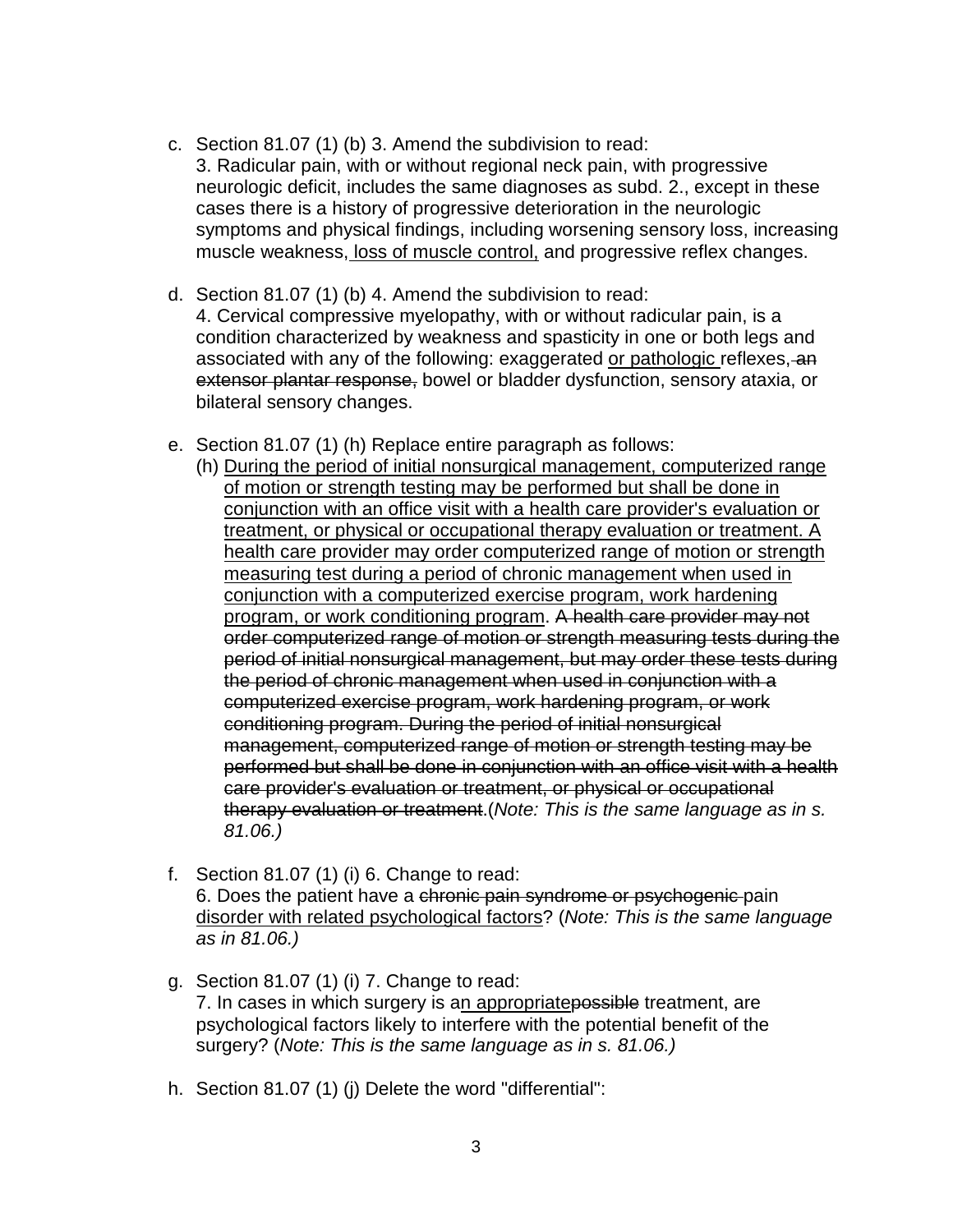(j) All of the following are guidelines for diagnostic analgesic blocks or injection studies and include facet joint injection, facet nerve block, epidural differential spinal block, nerve block, and nerve root block.

i. Section 81.07 (1) (k) Replace entire paragraph as follows: (k) Functional capacity evaluation is a comprehensive and objective assessment of a patient's ability to perform work tasks. The components of a functional capacity evaluation include neuromusculoskeletal screening, tests of manual material handling, assessment of functional mobility, and measurement of postural tolerance. A functional capacity evaluation is an individualized testing process and the component tests and measurements are determined by the patient's condition and the requested information. Functional capacity evaluations are performed to determine and report a patient's physical capacities in general or to determine work tolerance for a specific job, task, or work activity.

1. A functional capacity evaluation is not typically necessary during the period of initial management.

2. A functional capacity evaluation may be appropriate in any of the following circumstances:

a. To delineate the patient's physical capabilities.

b. To provide information about the patient's ability to do a specific job.

3. A functional capacity evaluation is not the appropriate tool to establish baseline performance before treatment.

4. A health care provider may direct only one completed functional capacity evaluation per injury unless one or more of the following exceptions exist at which time another functional capacity evaluation may be appropriate:

- a. An exacerbation of the injury occurs.
- b. A major change in the patient's health status occurs.
- c. The patient undergoes surgery that significantly changes the patient's physical status.
- d. If the initial functional capacity evaluation was for a particular job and there is a change in the job to which the patient is returning.

e. Final determination of PPD is necessary. Functional capacity assessment or evaluation is a comprehensive and objective assessment of patient's ability to perform work tasks. The components of a functional capacity assessment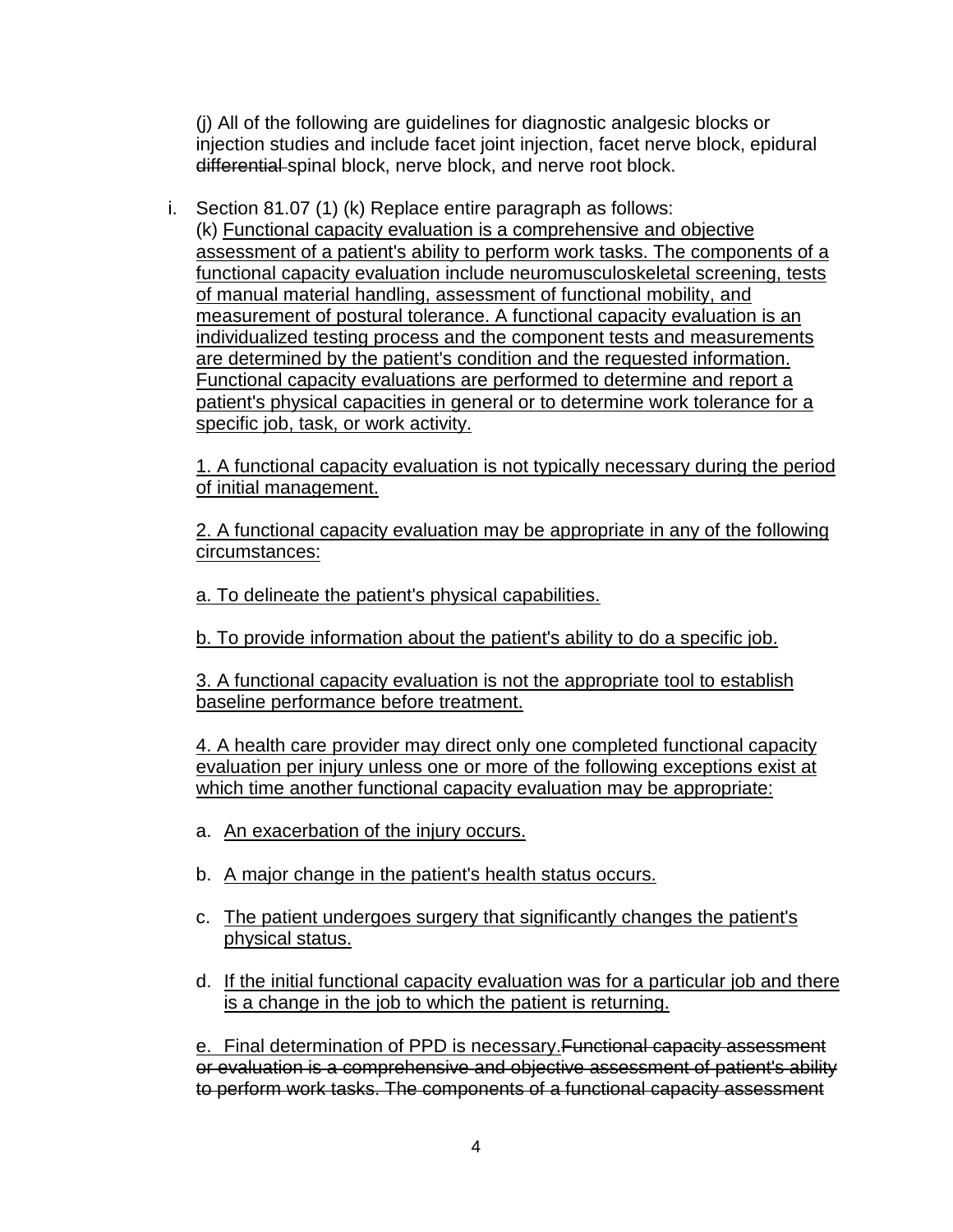or evaluation include neuromusculoskeletal screening, tests of manual material handling, assessment of functional mobility, and measurement of postural tolerance. A functional capacity assessment or evaluation is an individualized testing process and the component tests and measurements are determined by the patient's condition and the requested information. Functional capacity assessments and evaluations are performed to determine a patient's physical capacities in general or to determine and report work tolerance for a specific job, task, or work activity.

1. Functional capacity assessment or evaluation is not necessary during the period of initial nonoperative care.

2. Functional capacity assessment or evaluation is necessary in any of the following circumstances:

a. To identify the patient's permanent activity restrictions and capabilities.

b. To assess the patient's ability to do a specific job. (*Note: This is the same language as in s. 81.06.)*

- j. Section 81.07 (2) (a) 2. Add language as follows: 2. Subsection (12) governs radicular pain with no neurologic deficits or static neurologic deficits.
- k. Section 81.07 (2)(c) Change as follows:
	- (c) In general, a course of treatment is divided into the following 34 phases: 1. First, all patients with neck problems, except patients with radicular pain with progressive neurological deficit or myelopathy under sub. (1) (b) 3. and 4., shall be given initial nonsurgical care that may include both active and passive treatment modalities, injections, durable medical equipment, and medications. These modalities and guidelines are described in subs. (3), (4), (5), (8), and (10). The period of initial nonsurgical management begins with the first passive, active, injection, durable medical equipment, or medication modality initiated. Initial nonsurgical treatment shall result in progressive improvement as specified in sub. (9).

2. Second, for patients with symptoms persisting beyond six weeks who are not progressing towards functional restoration, a reassessment should be performed looking for barriers to recovery. This may include but is not limited to reconsidering the diagnosis and/or evaluating psychosocial issues or motivational factors. The treatment plan should then be modified accordingly.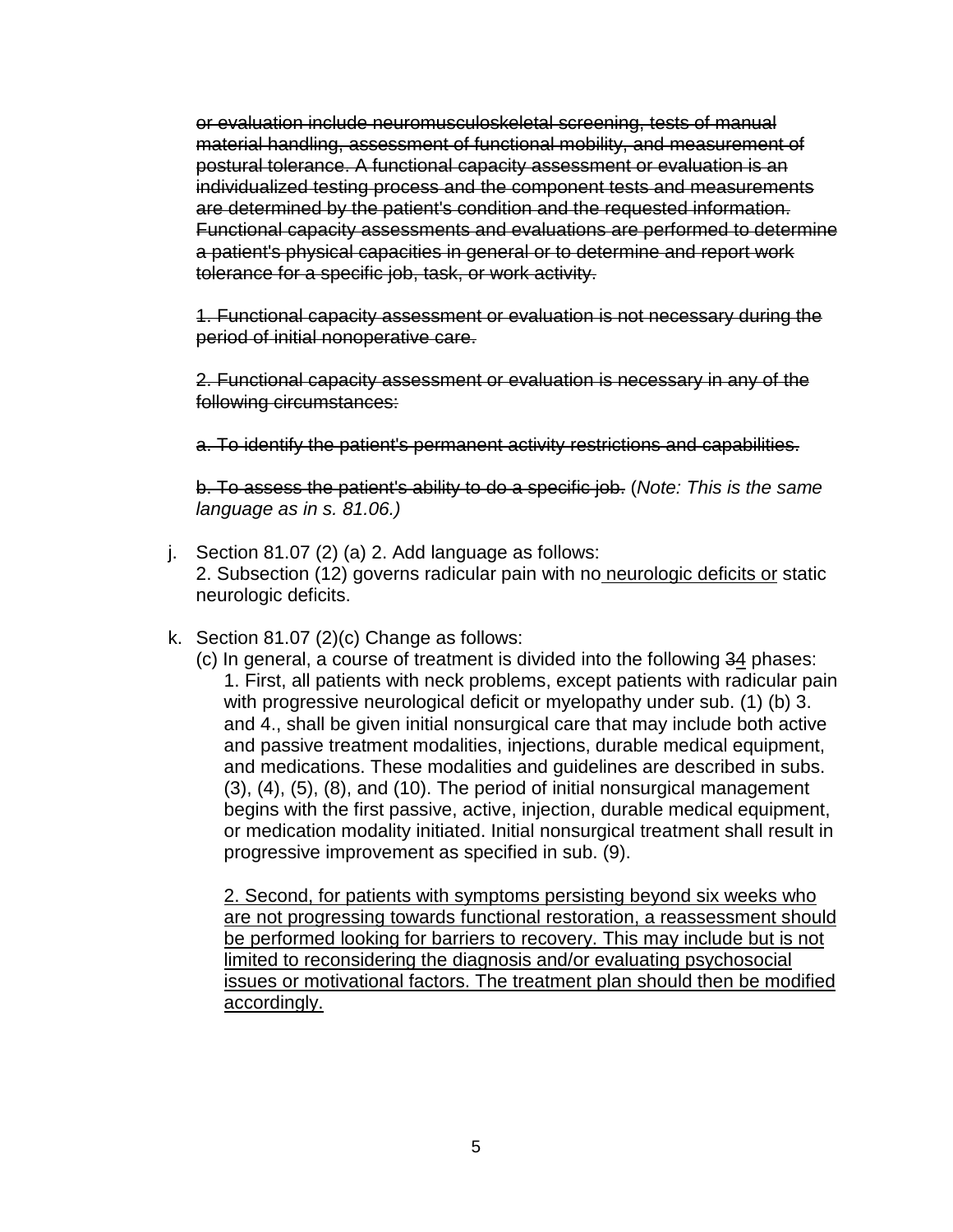23. Second Third, after consideration of sub. 2, for patients with persistent symptoms, may be considered for initial nonoperative care is followed by a period of surgical evaluation. This evaluation shall be completed in a timely manner. Surgery, if necessary, shall be performed as expeditiously as possible consistent with sound medical practice and subs. (6), (11) to (14), and s. DWD 81.12 (1). A treating health care provider may do the evaluation or may refer the patient to another health care provider.

a. Patients with radicular pain with progressive neurological deficit or myelopathy may require immediate surgical therapy.

b. Any patient who has had surgery may require postoperative therapy with active and passive treatment modalities. This therapy may be in addition to any received during the period of initial nonsurgical management.

c. Surgery shall follow the guidelines in subs. (6), (11) to (14), and s. DWD 81.12 (1).

d. A decision against surgery at any particular time does not preclude a decision for surgery made at a later date.

34. ThirdFourth, for those patients who are not candidates for or refuse surgical therapy, or who do not have complete resolution of their symptoms with surgery, a period of chronic management may be necessary. Chronic management modalities are described in s. DWD 81.13 and may include durable medical equipment as described in sub. (8). (*Note: This is the same language as in s. 81.06.)*

l. Section 81.07 (3) (a) change to:

(a) *General.* Except as set forth in par. (b) or s. DWD 81.04 (5), a health care provider may not direct the use of passive treatment modalities in a clinical setting as set forth in pars. (c) to (i) beyond a total of 12 calendar-weeks of continuous or interrupted treatment after any of the passive modalities in pars. (c) to (i) are initiated. There are no limitations on the use of passive treatment modalities by the patient at home. (*Note: This is the same language as in s. 81.06.)*

- m. Section 81.07 (3) (b) 2. Add the following language: 2. The treatment is not given on a regularly scheduled basis, but only after a documented assessment of response to treatment and ongoing or persistent need.
- n. Section 81.07 (3) (b) 5. Delete language as follows: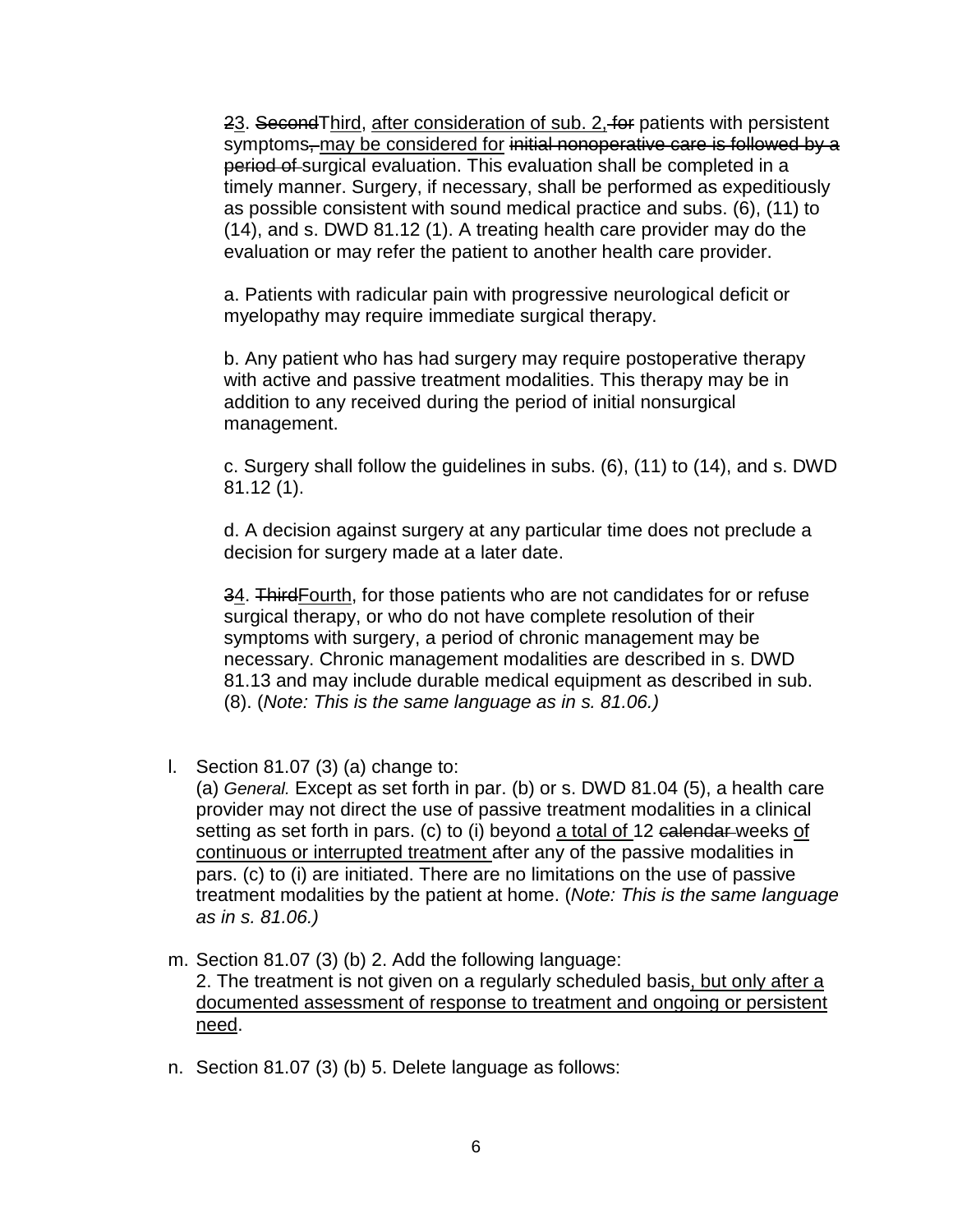5. The additional 12 visits for passive treatment does not delay the required surgical or chronic pain evaluation required by this chapter.

- o. Section 81.07 (3) (b) 6. Change as follows: 6. Passive care is not necessary whilerecommended for the patients has with chronic pain syndrome.
- p. Add Section 81.07 (3) (b) 7. as follows: 7. An aggravation or exacerbation of the initial injury that limits a patient's function may warrant additional episodes of passive treatment in conjunction with active treatment.
- q. Section 81.07 (3) (c) Add language as follows: (c) Adjustment or manipulation of joints. For purposes of this paragraph "adjustment or manipulation of joints" includes chiropractic and osteopathic adjustments or manipulations and physical therapy manipulations. All of the following guidelines apply to adjustment or manipulation of joints:
- r. Section 81.07 (3) (d) 2. Modify as follows: 2. Home use of thermal modalities may be prescribed at any time during the course of treatment. Home use may only involve hot packs, hot soaks, hot water bottles, hydrocollators,-heating pads, ice packs, and-cold soaks, and other durable medical equipment that can be applied by the patient without health care provider assistance. Home use of thermal modalities may not require any special training or monitoring, other than that usually provided by a health care provider during an office visit. (*Note: This is the same language as in s. 81.06.)*
- s. Section 81.07 (3) (e) Delete language as follows:

(e) Electrical muscle stimulation. For purposes of this paragraph, "electrical muscle stimulation" includes galvanic stimulation, transcutaneous electrical nerve stimulation, interferential, and microcurrent techniques. All of the following guidelines apply to electrical muscle stimulation:

- 1. Electrical muscle stimulation given in a clinical setting:
- a. Time for treatment response is 2 to 4 treatments.

b. Maximum treatment frequency is up to 5 times per week for the first one to 3 weeks decreasing in frequency until the end of the maximum treatment duration period in subd. 1. c.

c. Maximum treatment duration is 12 weeks of treatment in a clinical setting, but only if given in conjunction with other therapies.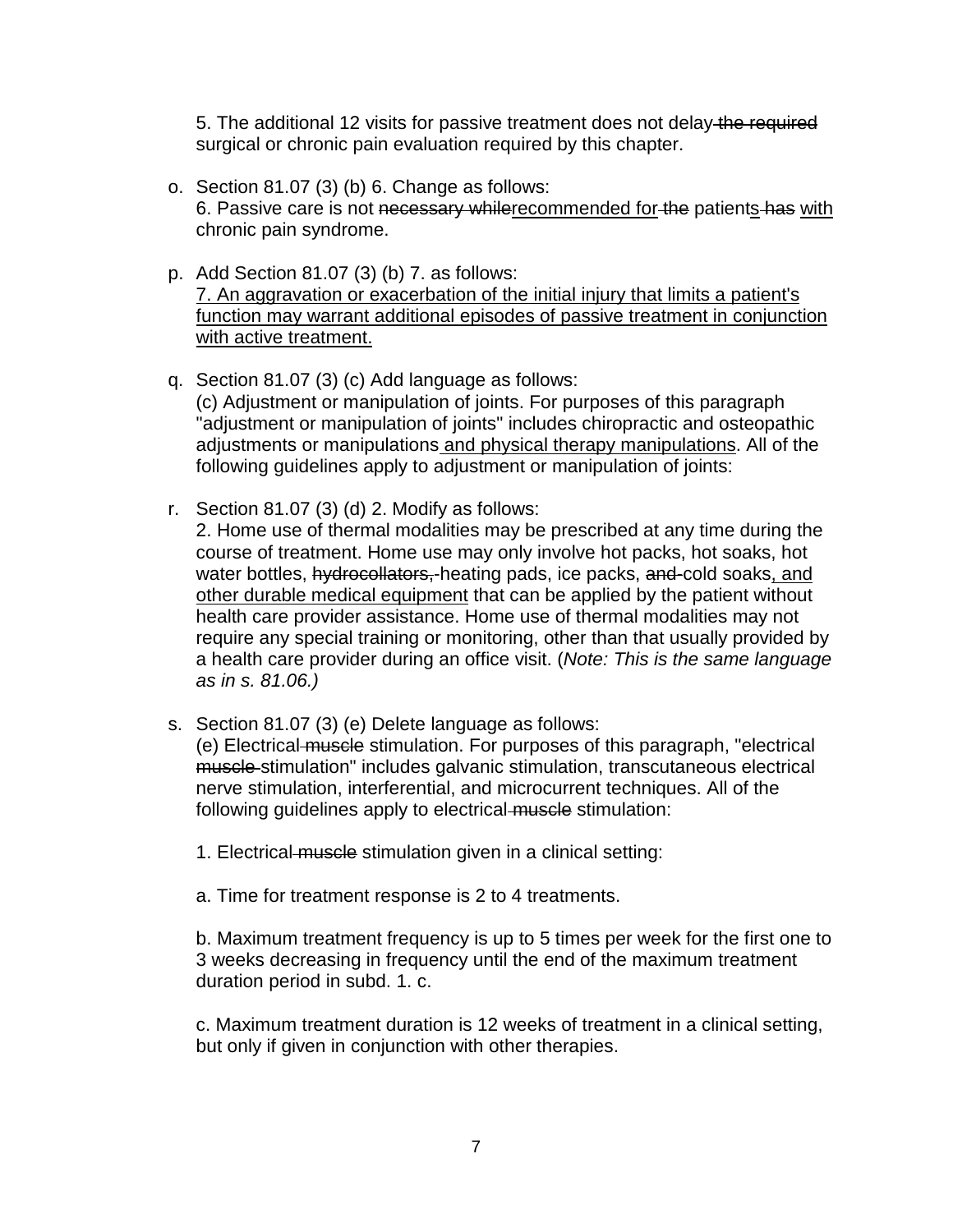2. Home use of an electrical stimulation device may be prescribed at any time during a course of treatment. Initial use of an electrical stimulation device shall be in a supervised setting in order to ensure proper electrode placement and patient education. All of the following guidelines apply to home use of an electronic muscle stimulation device:

a. Time for patient education and training is one to 3 sessions.

b. Patient may use the electrical stimulation device for one month, at which time effectiveness of the treatment shall be reevaluated by a health care provider before continuing home use of the device.

- t. Section 81.07 (3) (f) 1. b. Modify as follows: b. Maximum treatment frequency is up to 35 times per week for the first one to 3 weeks and decreasing in frequency until the end of the maximum treatment duration period in subd. 1. c.
- u. Section 81.07 (3) (h) Change as follows: (h) *Manual therapy*. For purposes of this paragraph, manual therapy techniques consist of, but are not limited to connective tissue massage, joint mobilization and manipulation, manual traction, passive range of motion, soft tissue mobilization and manipulation, dry needling techniques and therapeutic massage. Manual therapy techniques may be applied to one or more regions. All of the following guidelines apply to manual therapy:Manual therapy. For purposes of this paragraph, "manual therapy" includes soft tissue and joint mobilization, therapeutic massage, and manual traction. All of the following guidelines apply to manual therapy: (*Note: This is the same language as in s. 81.06.)*
- v. Section 81.07 (3) (j) Modify as follows: (j) Bedrest. Prolonged restriction of activity and immobilization are detrimental to a patient's recovery. Bedrest shall not be prescribed for more than 72 days. (*Note: This is the same language as in s. 81.06.)*
- w. Section 81.07 (3) (k) 4. Change as follows: 4. Maximum continuous duration is up to 3 weeks unless patient is status postfusion cervical spine surgery.
- x. Create Section 81.07 (3) (L) as follows: (L) *Laser or light therapy.* Non-thermal light therapy uses light with specific characteristics, primarily wavelength, power, and delivery mode to provide photons of light to cellular tissue to treat specific medical conditions. The main responses to non-thermal light therapy are pain reduction, inflammation reduction, and accelerated tissue healing. (*Note: This is the same language as in s. 81.06.)*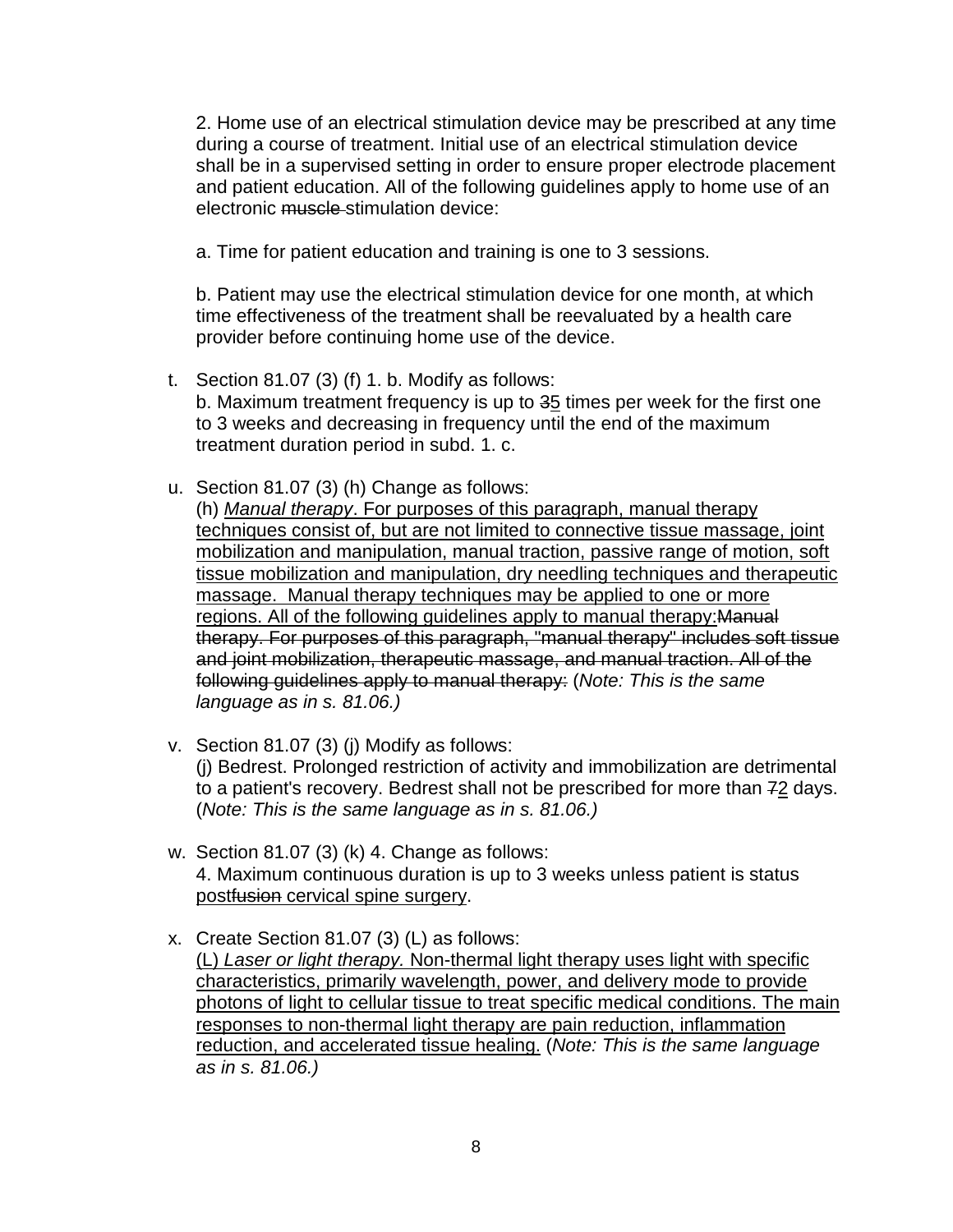y. Update Section 81.07 (4) as follows:

(4) ACTIVE TREATMENT MODALITIES.

(a) Active treatment modalities shall be used as set forth in pars. (b) to (f). A health care provider's use of active treatment modalities may extend past the 12-week limitation onas with passive treatment modalities, as long as acceptable reasons, as set forth in s. 81.04(5) are documentedso long as the maximum durations for the active treatment modalities are not exceeded.

(b) Education shall teach the patient about pertinent anatomy and physiology as it relates to spinal function for the purpose of injury prevention. Education includes training on posture, biomechanics, and relaxation. The maximum number of treatments is 3 visits, which include an initial education and training session and 2 follow-up visits. Education is provided continuously and reflected through active treatment modalities.

(c) Posture and work method training shall instruct the patient in the proper performance of job activities based on essential job duties as reported by the employer. Topics include proper positioning of the trunk, neck, and arms, use of optimum biomechanics in performing job tasks, and appropriate pacing of activities. Methods include didactic sessions, demonstrations, exercises, and simulated work tasks. The maximum number of treatments is 3 visits. This is an ongoing part of treatment and is reflected through active treatment modalities.

(d) Worksite analysis and modification shall examine the patient's work station, tools, and job duties. A health care provider may make recommendations for the alteration of the work station, selection of alternate tools, modification of job duties, and provision of adaptive equipment. The maximum number of treatments is 3 visits is 3 per individual injury.

(e) Exercise, which is important to the success of an initial nonsurgical treatment program and a return to normal activity, shall include active patient participation in activities designed to increase flexibility, strength, endurance, or muscle relaxation. Exercise shall, at least in part, be specifically aimed at the musculature that impacts function of the cervical spine. Aerobic exercise and extremity strengthening may be performed as adjunctive treatment, but may not be the primary focus of the exercise program.

(f) Exercises shall be evaluated to determine if the desired goals are being attained. Strength, flexibility, and endurance shall be objectively measured. A health care provider may objectively measure the treatment response as often as necessary for optimal care after the initial evaluation. Subds. 1. and 2. govern supervised and unsupervised exercise, except for computerized exercise programs and health clubs, which are governed by s. DWD 81.13.